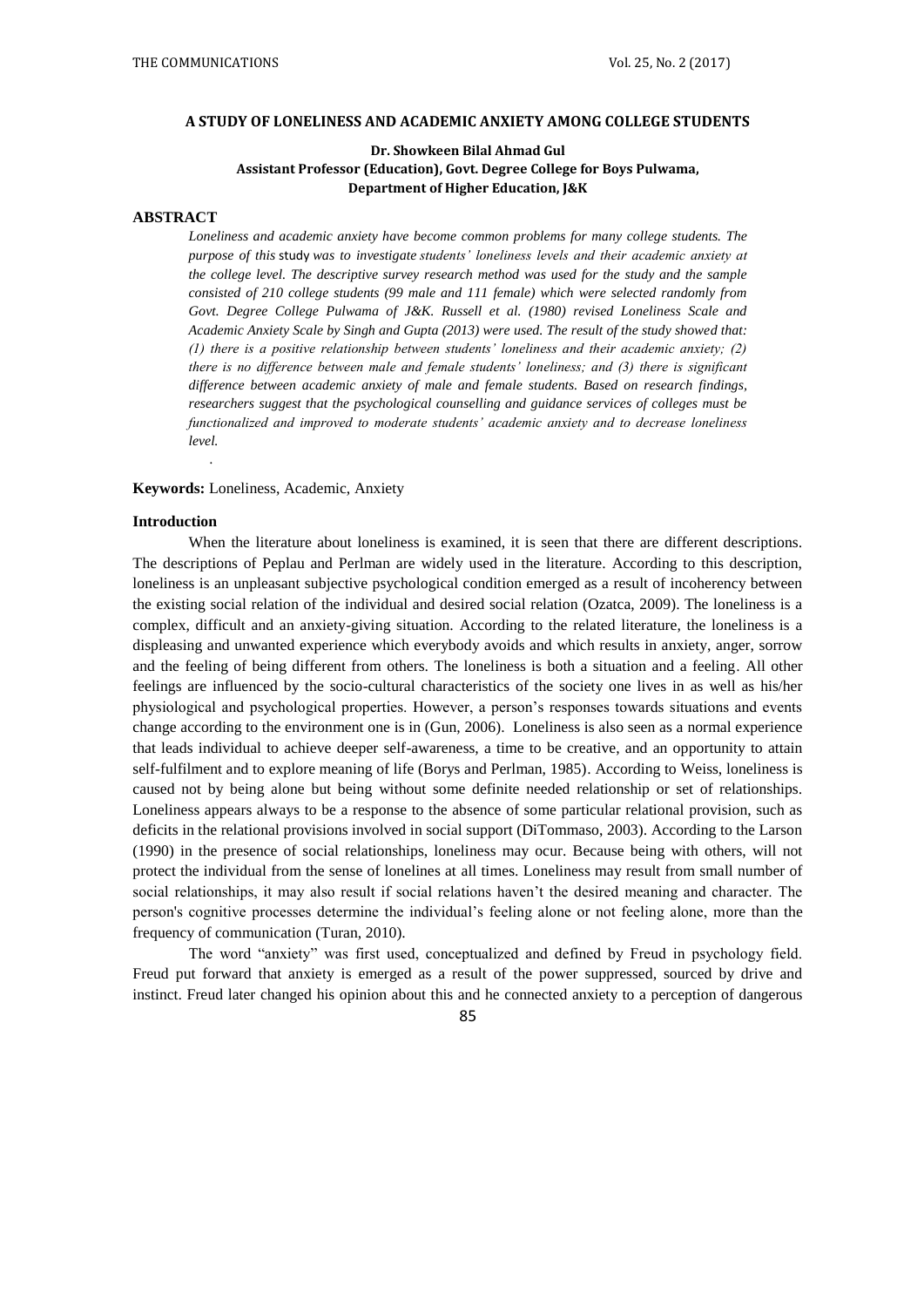situation of ego and in order to hide this situation, he accepted that the suppressed system functioned (Köknel, 1987, cited by Duman, 2008). Educational or academic anxiety is a kind of anxiety which relates to the imminent danger from the environment of the educational institutions together with teacher and certain subjects like Science, Mathematics, and English to some extent for some north Indian states (Anand, 1989). It is a mental sensitivity of uneasiness or distress in response to school or college circumstances that is perceived negatively. Academic anxiety is totally not a bad thing. However, it is true that a high level of anxiety interferes with concentration and memory which are critical for day to day academic performance and success, however it is also true without any anxiety, and majority of us would lack the enthusiasm and motivation to study for exams, do everyday homework or write any research papers (Tina & Annayat, 2014). A modest amount of anxiety actually helps academic performance by creating morale and motivation (Garg, 2011). Academic anxiety is a common issue that students cannot ignore if they want to achieve academic success in school. If academic anxiety is not properly addressed, it can have many serious, severe and long lasting consequences such as causing a student to start hating a subject or a teacher, procrastinate, tell lies to parents, perform poorly on school work, absent classes to pursue activities that interest him and withdraw from socializing with peers or friends and may recoil into his own cocoon and drop school (Bihari, 2014).

## **Objectives of the Study**

- 1. To find out the relationship between students' loneliness levels and their academic anxiety.
- 2. To compare the male and female students' level of loneliness.
- 3. To compare the academic anxiety of male and female students.

### **Hypotheses**

- 1. There is no relationship between students' loneliness levels and their academic anxiety.
- 2. There is no significant difference between male and female students' level of loneliness.
- 3. There is no significant difference between academic anxiety of male and female students.

## **Method and Sample**

Descriptive survey method was used by the investigator to collect the relevant information for the research. In the present study the sample consisted of 210 college students (99 male and 111 female) selected through stratified random sampling technique from Govt. Degree College Pulwama of J&K. Whereas, for the data collection, investigator used the Russell et al. (1980) revised Loneliness Scale and Academic Anxiety Scale by A.K.Singh and A. Sen Gupta (2013).

#### **Results and Interpretation**

The data was analyzed by used statistical techniques like, Pearson's product moment correlation and t test.

# **1. Relationship between students' loneliness levels and their academic anxiety.**

|       | Table 1 |  |  |
|-------|---------|--|--|
| Group |         |  |  |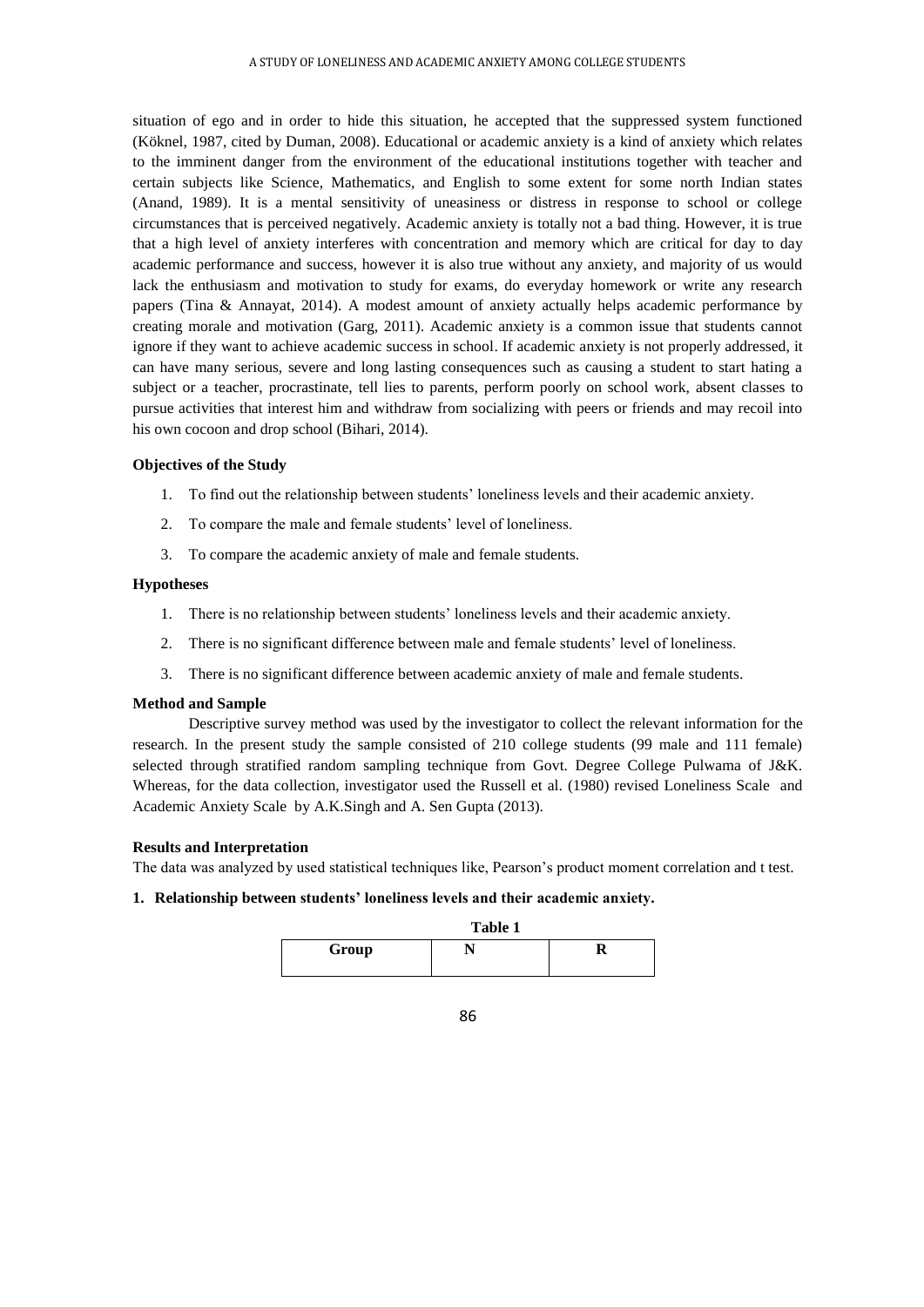| <b>Male</b>   | 99  | $0.76**$ |
|---------------|-----|----------|
| <b>Female</b> | 111 | $0.90**$ |
| <b>Total</b>  | 210 | $0.80**$ |

# **Interpretation**

It is evident from table 1 that the coefficient of the correlation between male students' loneliness levels and their academic anxiety is 0.76 which is positive and significant at both levels of significance. Further the coefficient of the correlation between female students' loneliness levels and their academic anxiety is 0.90 which is also positive and significant at both levels of significance. It is also evident from the table 1 that the coefficient of correlation between students' loneliness levels and their academic anxiety is 0.80 which is positive and significant at both levels of significance. This implies that there is a positive and significant relationship exists between students' loneliness levels and their academic anxiety. The positive relationship between students' loneliness levels and academic anxiety indicate that the students who have higher loneliness levels having higher or moderate academic anxiety.

## **2. Comparison between the male and female students' Loneliness levels.**

Results pertaining to study the significant difference between the male and female students' loneliness levels have been shown in table 2.

| Group         | N   | М     | S.D  | t-value |
|---------------|-----|-------|------|---------|
| <b>Male</b>   | 99  | 21.30 | 9.16 |         |
| <b>Female</b> | 111 | 20.31 | 8.82 | 1.175   |

# **Interpretation**

The table 2 depicts that the difference between the mean scores of male and female students' loneliness levels is  $(21.30)$  and  $(20.31)$  respectively. The calculated t value  $(1.17)$  is not significant at 0.05 level of significance. Therefore the hypothesis No.2 that is, "there is no significant difference between male and female students' loneliness levels" is not rejected. This indicates, that male and female students having no difference in their loneliness levels.

# **3. Comparison between the academic anxiety of male and female students.**

Results pertaining to study the significant difference between academic anxiety of male and female students have been shown in table 3.

| Group       |    | М     | S.D   | t-value |
|-------------|----|-------|-------|---------|
| <b>Male</b> | 99 | 37.00 | 11.65 |         |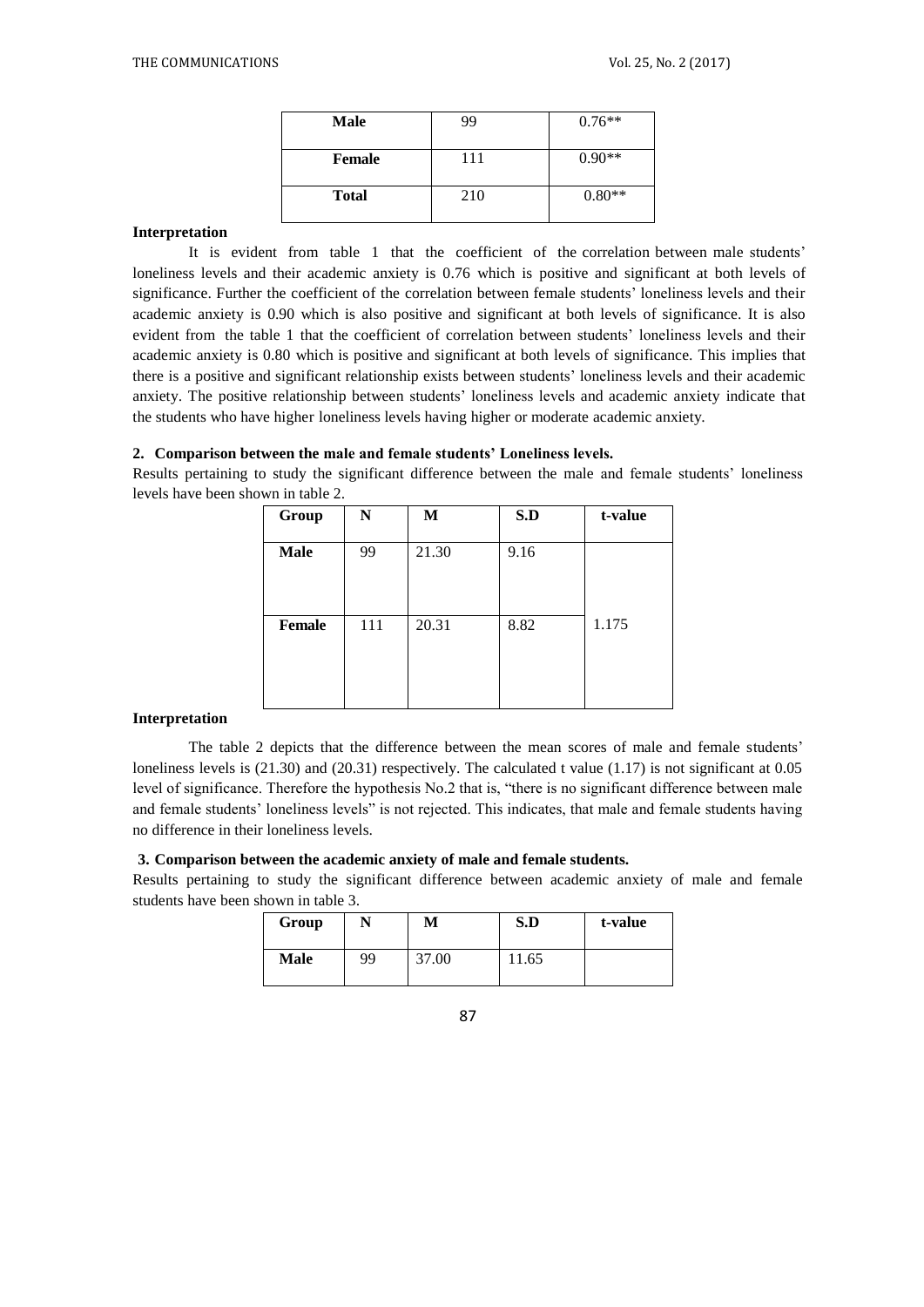|               |     |       |      | $3.095*$ |
|---------------|-----|-------|------|----------|
| <b>Female</b> | 111 | 33.75 | 9.60 |          |
|               |     |       |      |          |
|               |     |       |      |          |

#### **Interpretation**

The table 3 depicts that the difference between the mean scores of male and female student perceptions of their classroom environment is (37.00) and (33.75) respectively, which shows that male students having more academic anxiety than female students. The calculated t value (3.095) is significant at 0.05 level of significance. Therefore the hypothesis No.3 that is, "there is no significant difference between academic anxiety of male and female students" is rejected. This indicates, that male and female student having significant difference in their academic anxiety. Hosseine and Khazali (2013) analysed that male students scored higher in academic anxiety than female students.

### **Conclusion**

The result of the study showed that there is positive relationship between students' loneliness and academic anxiety, the students who have higher level of loneliness having higher academic anxiety. The result also shows that academic anxiety also differ significantly with respect to gender, but shows no significant difference in their levels of loneliness. This is proven by past studies which suggested that students' levels of loneliness are not related to the gender of the student. This specific finding of the study is consistent with the results found out by Jones, Freeman and Goswick (1981), Wittenberg and Reis (1986), Russell, Peplau and Cutron (1980), Arı and Hamarta (2000) who have claimed that males and females do not differ in their level of loneliness. Individuals' psychological developments are influenced by cultural values of the society in which they live. Hosseine and Khazali (2013) analysed that female students scored higher in academic anxiety than male students. Girls were more likely to have positive social interactions and student support (Slavin, 2003) as in affiliation scale which encourages friendships and group work (Fisher and Fraser, 1983).

### **References**

- Anand, S.P. (1989). Anxiety Level of adolescents. Bush, M.B. Fifth Survey of Education Research, Vol. 11 NCERT, New Delhi, 963.
- Ari, R. & Hamarta, E. (2000). Investigation of social skills and loneliness levels of university students with respect to their personal characteristics. *Selcuk University Journal of Faculty of Education.* 10, 121-134.
- Bihari, S. (2014). Academic Anxiety among Secondary School Students with reference to Gender, Habitat and Types of School. International Journal of Education and Psychological Research,3,(4), 30-32.
- Borys, S. & Perlman D. (1985). Gender differences in loneliness. Personality and Social Psychology Bulletin.
- DiTommaso et al. (2003). Attachment styles, social skills and loneliness in young adults. Personality and Individual Differences.